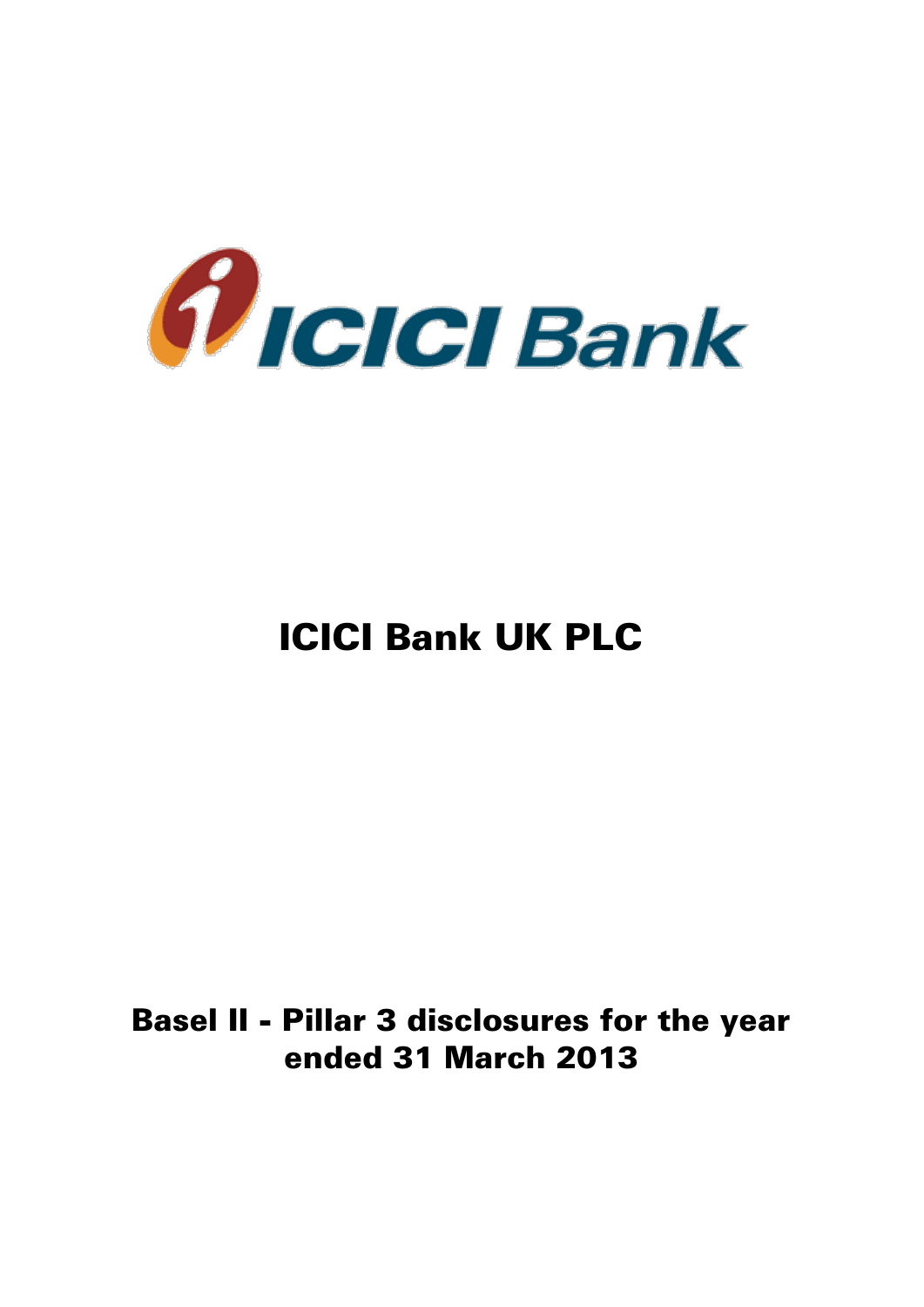

#### 1. Overview

#### **Background**

ICICI Bank UK PLC ("the Bank") is a UK bank authorised by the Prudential Regulation Authority and regulated by the Financial Conduct Authority (FCA) and Prudential Regulation Authority (PRA) and a wholly owned subsidiary of ICICI Bank Limited. ICICI Bank UK PLC has adopted from 1 January 2008 the guidelines issued under the Basel II regime. The Capital Requirements Directive (Basel II) sets out new disclosure requirements for banks operating under the Framework. This document details the Pillar 3 disclosure requirements and is in addition to the consolidated Basel II – Pillar 3 Disclosures made by ICICI Bank Limited ("the Parent Bank").

#### Basis of disclosures

The disclosures have been prepared for ICICI Bank UK PLC.

#### Scope of application of Directive requirements

The Pillar 3 disclosures have been prepared for ICICI Bank UK PLC in accordance with the rules laid out in the PRA handbook BIPRU Chapter 11. These disclosures should be read in conjunction with those made by the Parent Bank as part of their Basel II – Pillar 3 Disclosures (Consolidated).

#### **Frequency**

This report will be made on an annual basis. The disclosures will be as at the Accounting Reference Date (ARD), i.e. as at 31 March, and will be published along with the publication of the Annual Report & Accounts.

#### Media and Location

The report will be published on the ICICI Bank UK PLC corporate website as part of the Annual Report (http://www.icicibank.co.uk/personal/basel\_disclosures.html). The Parent Bank's consolidated disclosures for FY2013 are available at http://www.icicibank.com/aboutus/investdisclosure.html.

#### **Verification**

The Pillar 3 disclosures have been prepared purely for explaining the basis on which the Bank has prepared and disclosed certain capital requirements and information about the management of certain risks and for no other purpose. They do not constitute any form of financial statement and must not be relied upon in making any judgement on the Bank.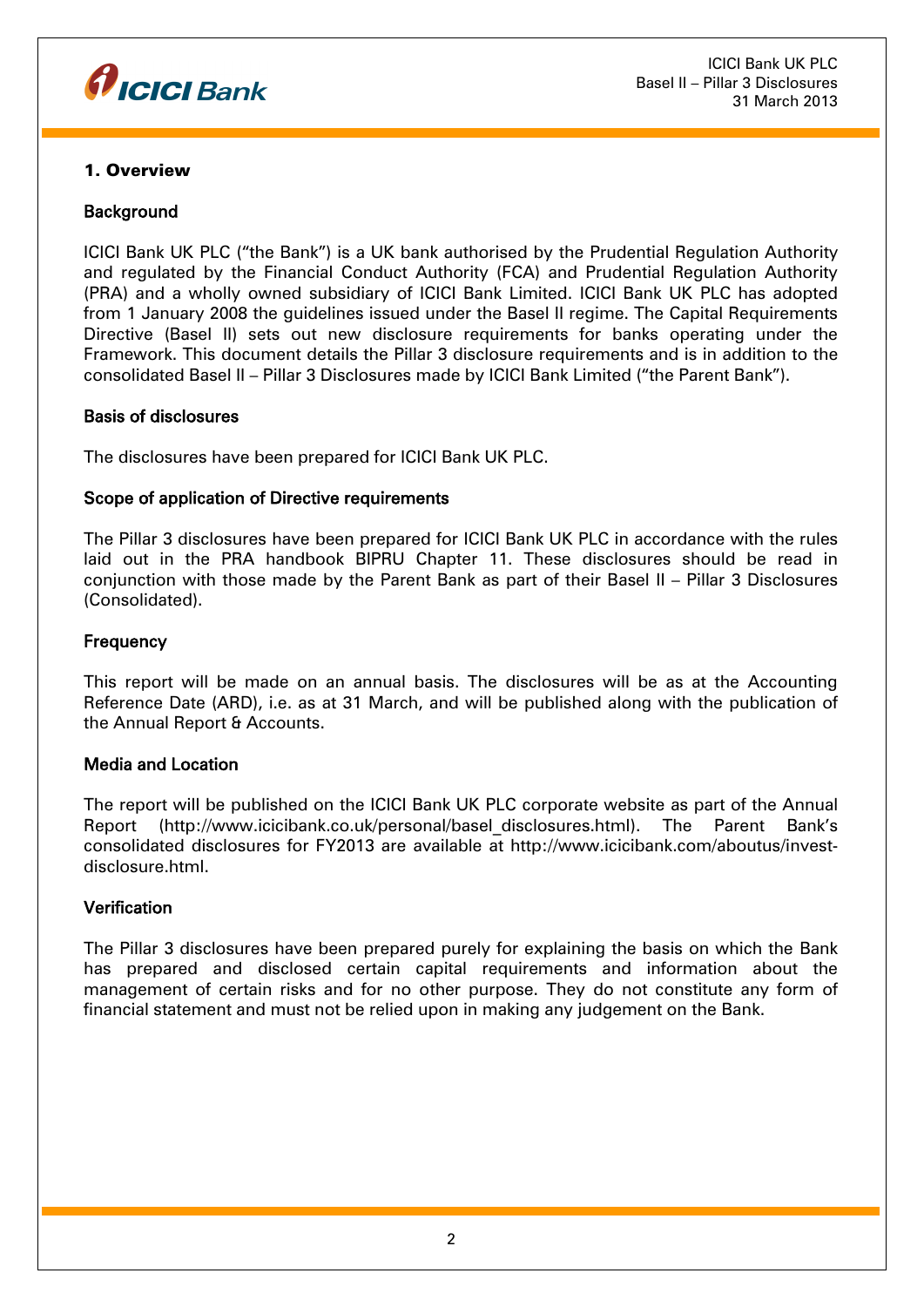

## 2. Capital adequacy

The Bank determines its Pillar 1 regulatory capital requirement based on the following approaches:

- Credit risk standardized approach
- Operational risk basic indicator approach
- Market risk standardized approach adopting the following methodologies:
	- Interest rate risk Maturity Ladder approach
	- Foreign exchange risk Standardized approach
	- Options risk Standardized approach

The Bank estimates the capital requirements in line with the regulatory guidelines issued by PRA. Capital is provided for the purposes of unforeseen and unexpected events based on the risk assessment for each of the underlying asset classes in the Bank's portfolio. Further, in line with industry practice, the Bank acknowledges that capital is not the only mitigating factor for all unforeseen events and contingencies therefore appropriate risk management and governance practices are in place to actively monitor the risks the Bank is exposed to in the course of executing its business. Further, the Bank in line with the regulatory requirements of PRA and the Parent Bank's regulator RBI has instituted an Internal Capital Adequacy Assessment Process (ICAAP) which is used to estimate the capital requirements in line with the risk appetite of the Bank. The ICAAP is approved by the Board Risk Committee (BRC) of the Bank.

The amount and composition of the Bank's capital requirement is determined by assessing the minimum capital requirement under Pillar 1 based upon the Capital Requirements Directive (CRD), the impact of stress and scenario tests, the Bank's Individual Capital Guidance and the capital requirement that is consistent with the Bank's target external rating.

|                                                | USD million                                  |
|------------------------------------------------|----------------------------------------------|
| <b>Standardised approach - asset classes</b>   | <b>Pillar 1 Capital requirement as at 31</b> |
|                                                | <b>March 2013</b>                            |
| Central government or central banks            | 0.00                                         |
| Institutions                                   | 24.37                                        |
| Corporate                                      | 141.02                                       |
| Retail                                         | 0.01                                         |
| Securitised investments                        | 12.75                                        |
| Short term claims on institutions or corporate | 55.89                                        |
| <b>CIU</b>                                     | 0.89                                         |
| Other items                                    | 6.75                                         |
| <b>Total</b>                                   | 241.69                                       |

The following table shows the Bank's Pillar 1 capital requirement by each of the standardised credit risk exposure classes: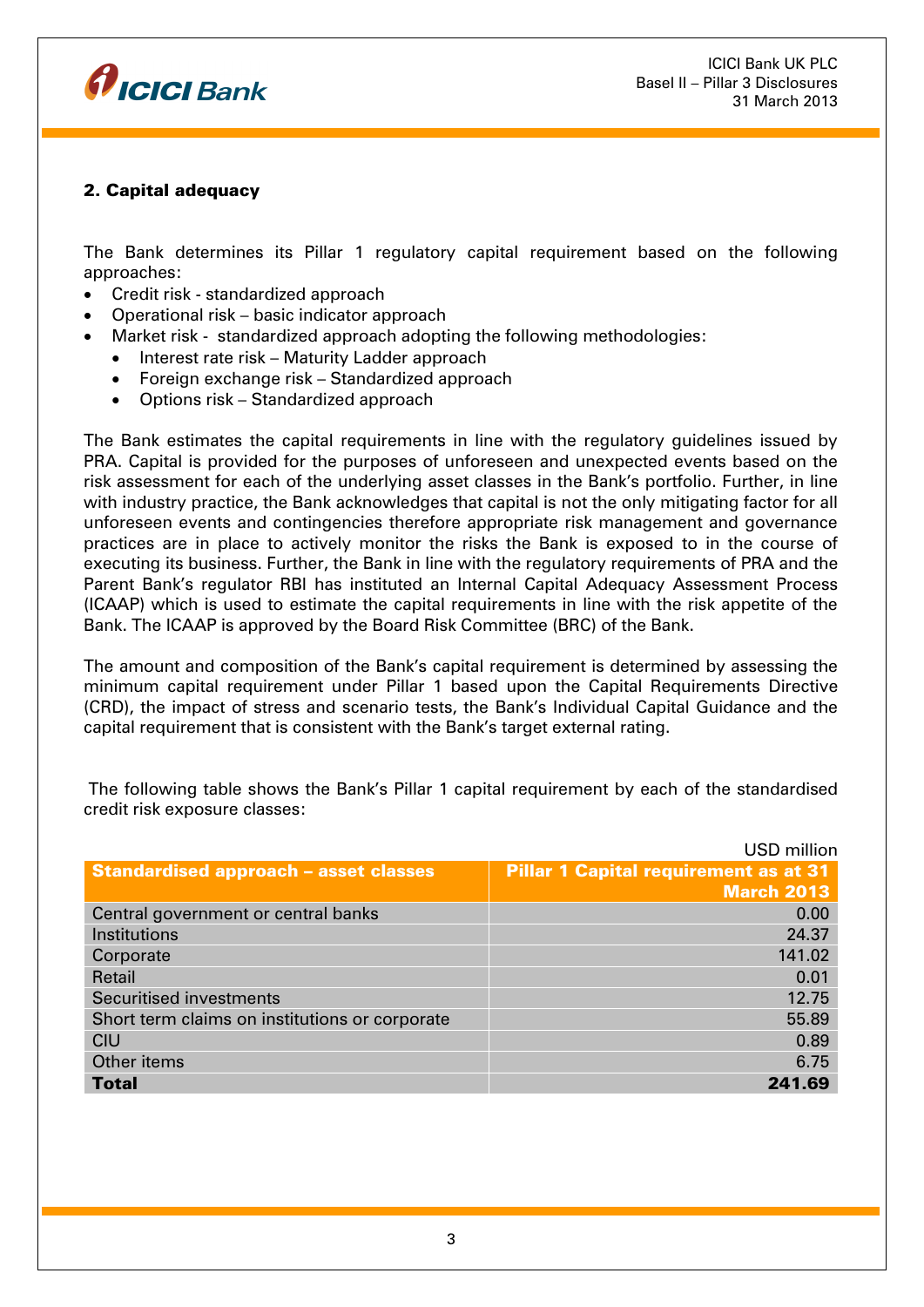

#### 3. Counterparty credit risk

Counterparty credit risk (CCR) in the context of this disclosure is the risk that the counterparty to a derivative transaction posted to either the Banking Book or Trading Book could default before the final settlement of the transaction's cash flows.

The Bank measures exposure value on counterparty credit exposures under the CCR mark to market method. This exposure value is derived by adding the gross positive fair value of the contract (replacement cost) to the contracts potential credit exposure, which is derived by applying a multiple based on the contracts residual maturity to the notional value of the contract.

The Bank currently does not take any position with trading intent, but certain transactions may be classified as trading based on the applicable accounting guidelines. The Bank's trading book (as per accounting classification) includes the foreign exchange (FX) & derivative transactions entered on behalf of the clients. These transactions are covered by the Bank on a back to back basis. In addition, trading book also includes the ineffective hedges based on their accounting treatment and certain FX swaps entered into by the Bank to cover its interest and FX risk.

As at 31 March 2013, the notional principal values of the derivative instruments along with the gross positive and gross negative fair value were:

|                         |                    |                  |                   | <b>USD</b> million |
|-------------------------|--------------------|------------------|-------------------|--------------------|
| <b>Instrument</b>       | <b>Non-Trading</b> |                  | <b>Trading</b>    |                    |
|                         | <b>Notional</b>    | <b>Notional</b>  | <b>Gross</b>      | <b>Gross</b>       |
|                         | <b>Principal</b>   | <b>Principal</b> | <b>Positive</b>   | <b>Negative</b>    |
|                         |                    |                  | <b>Fair value</b> | <b>Fair value</b>  |
| Exchange rate contracts | 247,038            | 1,884,238        | 20,726            | 24,447             |
| Interest rate contracts | 586,741            | 1,592,906        | 54,891            | 38,369             |

The following table details the counterparty credit risk exposure calculation:

|                                           | USD million  |
|-------------------------------------------|--------------|
|                                           | <b>Value</b> |
| Gross positive fair value of contracts    | 75.62        |
| Potential credit exposure                 | 63.56        |
| <b>Counterparty credit risk exposures</b> | 139.17       |

#### 4. Credit risk and dilution risk

#### Loan impairment provisions

The Bank regularly reviews its loan portfolios to assess for impairment. Impairment provisions are established to recognise incurred impairment losses in loan portfolios carried at amortised cost. In determining whether an impairment has occurred at the balance sheet date, the Bank considers whether there is any observable data indicating that there has been a measurable decrease in the estimated future cash flows or their timings; such observable data includes whether there has been an adverse change in the payment status of borrowers or changes in economic conditions that correlate with defaults on loan repayment obligations.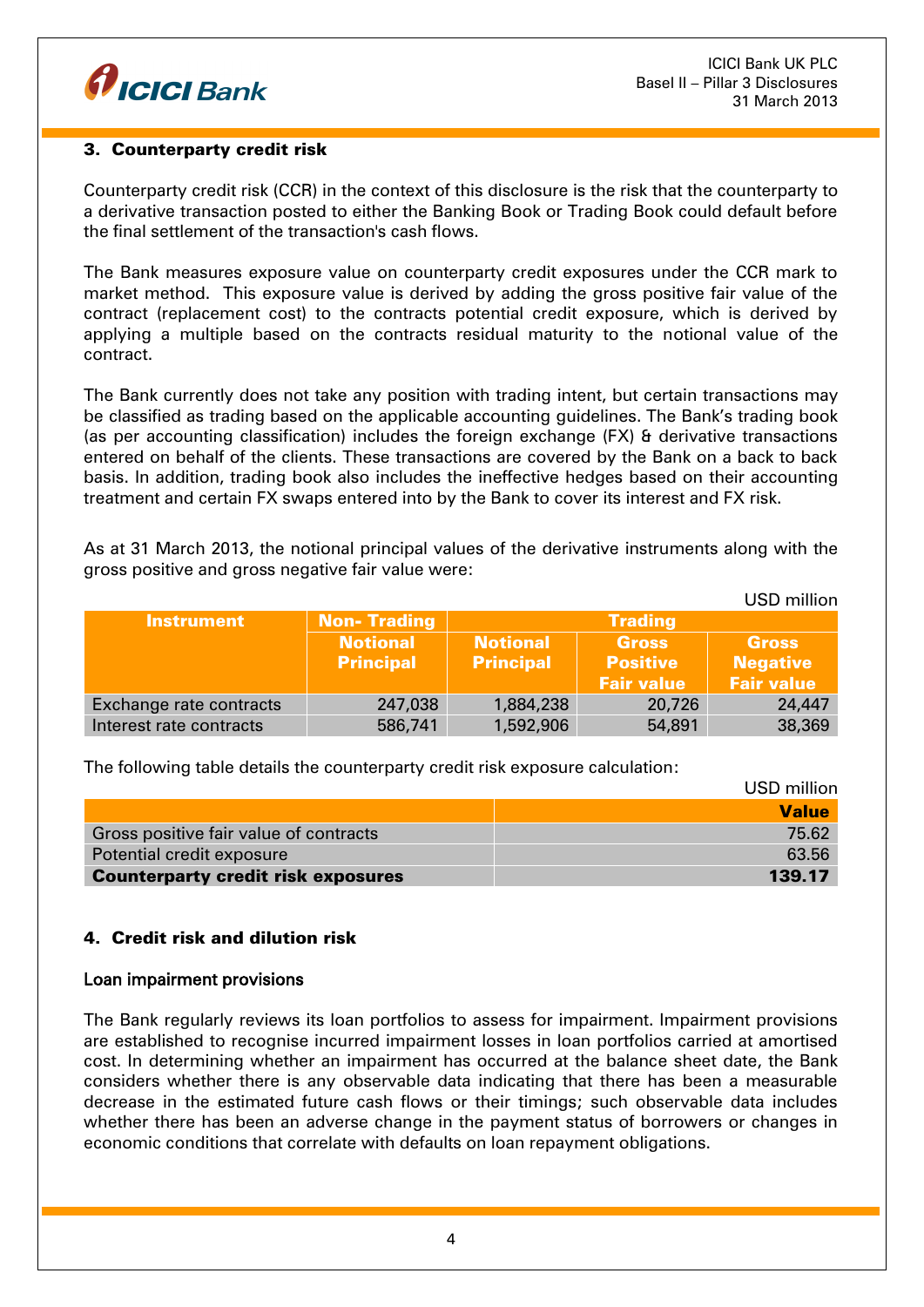

Collectively assessed impairment allowances cover credit losses inherent in portfolios with similar economic characteristics when there is objective evidence to suggest that they contain impaired claims, but the individual impaired items cannot yet be identified. In assessing the need for collective loss allowances, management considers factors such as credit quality, portfolio size, concentrations, and economic factors.

The following tables show amounts of the impaired and past due loans for the Bank as at 31 March 2013.

|                           |                                            |                                                     | USD million  |
|---------------------------|--------------------------------------------|-----------------------------------------------------|--------------|
| <b>Loans and Advances</b> | <b>Specific</b><br>impairment<br>allowance | <b>Collective</b><br><b>impairment</b><br>allowance | <b>Total</b> |
| <b>Opening Balance</b>    | 31.25                                      | 16.35                                               | 47.59        |
| Write-offs                | (19.22)                                    | (0.68)                                              | (19.90)      |
| Recovery                  | 0.00                                       | 0.00                                                | 0.00         |
| Charge to P&L account     | 18.58                                      | 1.56                                                | 20.14        |
| <b>Closing balance</b>    | 30.61                                      | 17.22                                               | 47.83        |

USD million

| <b>Loans and Advances</b>       | <b>Specific impairment allowance</b> |
|---------------------------------|--------------------------------------|
| <b>Europe and North America</b> | 19.77                                |
| India                           | 10.83                                |
| Rest of the world               | 0.00                                 |
| <b>Closing balance</b>          | 30.61                                |

USD million

| <b>AFS Securities</b>  | $\overline{\phantom{a}}$ Specific impairment allowance |
|------------------------|--------------------------------------------------------|
| <b>Opening Balance</b> | 21.99                                                  |
| New charges            | 6.93                                                   |
| Write-offs             | 0.00                                                   |
| <b>Closing balance</b> | 28.92                                                  |

|                                 | USD million                          |
|---------------------------------|--------------------------------------|
| <b>AFS Securities</b>           | <b>Specific impairment allowance</b> |
| <b>Europe and North America</b> | 0.00                                 |
| India                           | 28.84                                |
| Rest of the world               | 0.08                                 |
| <b>Closing balance</b>          | 28.92                                |

#### Valuation of financial instruments

The Bank values its investments at fair market value. The best evidence of fair value is a quoted price in an actively traded market. If the market for a financial instrument is not active, a valuation technique is used. The majority of valuation techniques employ only observable market data, and so the reliability of the fair value measurement is high. However, certain financial instruments are valued on the basis of valuation techniques that feature one or more significant inputs that are not market observable. Valuation techniques that rely to a greater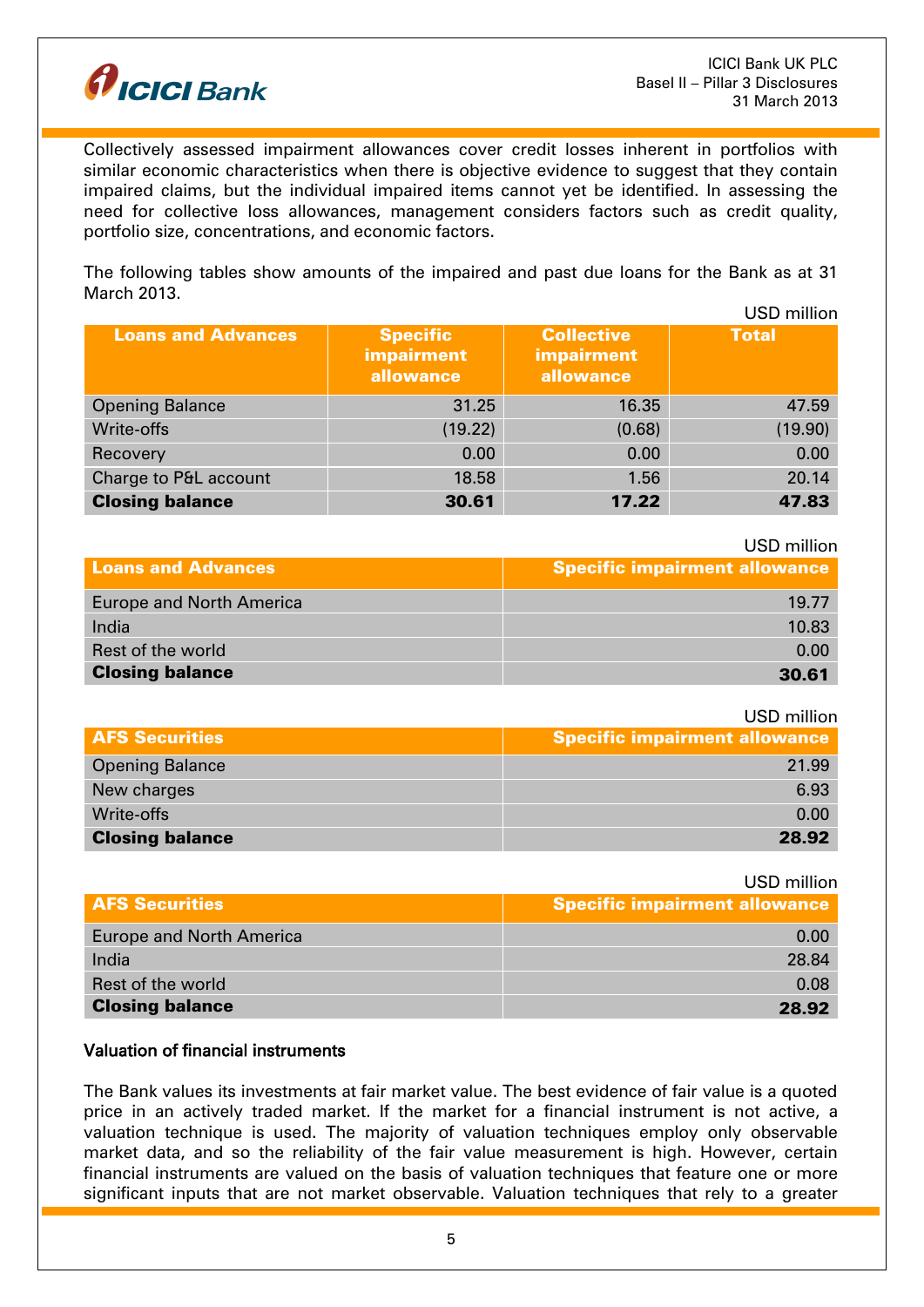

extent on non-observable inputs require a higher level of management judgement to calculate a fair value than those based wholly on observable inputs.

Valuation techniques used to calculate fair values include comparisons with similar financial instruments for which market observable prices exist. When valuing instruments by reference to comparable instruments, management takes into account the maturity, structure and rating of the instrument with which the position held is being compared.

#### Analysis of credit risk exposures

The following tables detail the Bank's regulatory credit risk exposures as on 31 March 2013.

(i) Analysis of exposure by asset class

|                                                 | <b>USD million</b>                    |
|-------------------------------------------------|---------------------------------------|
| <b>Asset class</b>                              | <b>Risk exposure as at 31st March</b> |
|                                                 | 2013                                  |
| Central government or central banks             | 685.18                                |
| Institutions                                    | 510.64                                |
| Corporate                                       | 2,439.54                              |
| Retail                                          | 0.13                                  |
| <b>Securitised investments</b>                  | 192.09                                |
| Short term claims on institutions or corporates | 886.26                                |
| <b>CIU</b>                                      | 11.15                                 |
| Other items                                     | 84.98                                 |
| <b>Total</b>                                    | 4,809.96                              |

(ii) Geographic distribution of exposures (based on country of residence or domicile) by significant asset class  $UCD = 0$ 

|                                 | USD MIIIION           |
|---------------------------------|-----------------------|
| <b>Exposure to corporate in</b> | <b>Exposure value</b> |
| <b>Europe and North America</b> | 2,440.55              |
| India                           | 409.38                |
| Rest of the world               | 369.45                |
| <b>Total</b>                    | 3,219.38              |
|                                 |                       |

|                                    | USD million           |
|------------------------------------|-----------------------|
| <b>Exposure to institutions in</b> | <b>Exposure value</b> |
| <b>Europe and North America</b>    | 202.98                |
| India                              | 405.44                |
| Rest of the world                  | 8.75                  |
| <b>Total</b>                       | 617.18                |

|                                               | USD million           |
|-----------------------------------------------|-----------------------|
| <b>Exposure to securitised investments in</b> | <b>Exposure value</b> |
| <b>Europe and North America</b>               | 192.09                |
| India                                         | 0.00                  |
| Rest of the world                             | 0.00                  |
| <b>Total</b>                                  | 192.09                |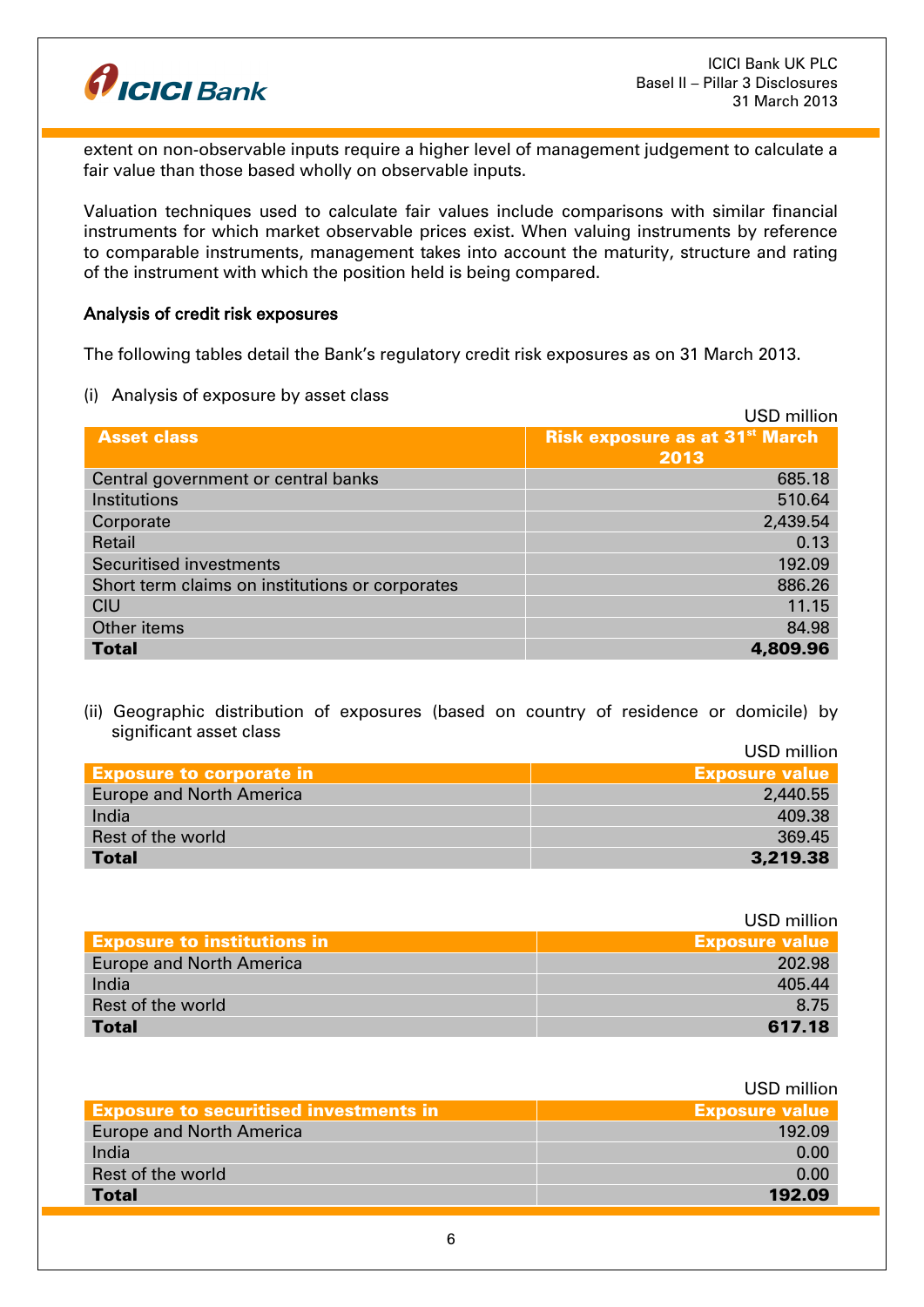

## (iii) Residual maturity breakdown of exposures by significant asset class

|                                               | <b>USD</b> million    |
|-----------------------------------------------|-----------------------|
| <b>Exposure to corporate with maturity of</b> | <b>Exposure value</b> |
| Over 5 years                                  | 257.46                |
| 5 years or less but over 1 year               | 1,199.41              |
| 1 year or less but over 3 months              | 828.99                |
| 3 months or less                              | 933.40                |
| <b>Total</b>                                  | 3,219.26              |

#### USD million

| <b>Exposure to institutions with maturity of</b> | <b>Exposure value</b> |
|--------------------------------------------------|-----------------------|
| Over 5 years                                     | 28.20                 |
| 5 years or less but over 1 year                  | 360.41                |
| 1 year or less but over 3 months                 | 112.38                |
| 3 months or less                                 | 116.19                |
| <b>Total</b>                                     | 617.18                |

### USD million

| <b>Exposure to securitised investments with</b><br>maturity of | <b>Exposure value</b> |
|----------------------------------------------------------------|-----------------------|
| Over 5 years                                                   | 192.09                |
| 5 years or less but over 1 year                                | 0.00                  |
| 1 year or less but over 3 months                               | 0.00                  |
| 3 months or less                                               | 0.00                  |
| <b>Total</b>                                                   | 192.09                |

#### 5. Credit risk: Standardised approach

The Bank uses external credit assessments provided by Moody's, Standard & Poor's and Fitch. These are all recognised by the PRA as eligible external credit assessment institutions (ECAI) for the purpose of calculating credit risk requirements under the standardised approach.

The following table details the ECAIs used for the standardised credit risk exposure classes.

| <b>Asset class</b>                  | <b>ECAI</b>                       |
|-------------------------------------|-----------------------------------|
| Central government or central banks | Standard & Poor's, Moody's, Fitch |
| <b>Institutions</b>                 | Standard & Poor's, Moody's, Fitch |
| Corporate                           | Standard & Poor's, Moody's, Fitch |
| Securitised investments             | Standard & Poor's, Moody's, Fitch |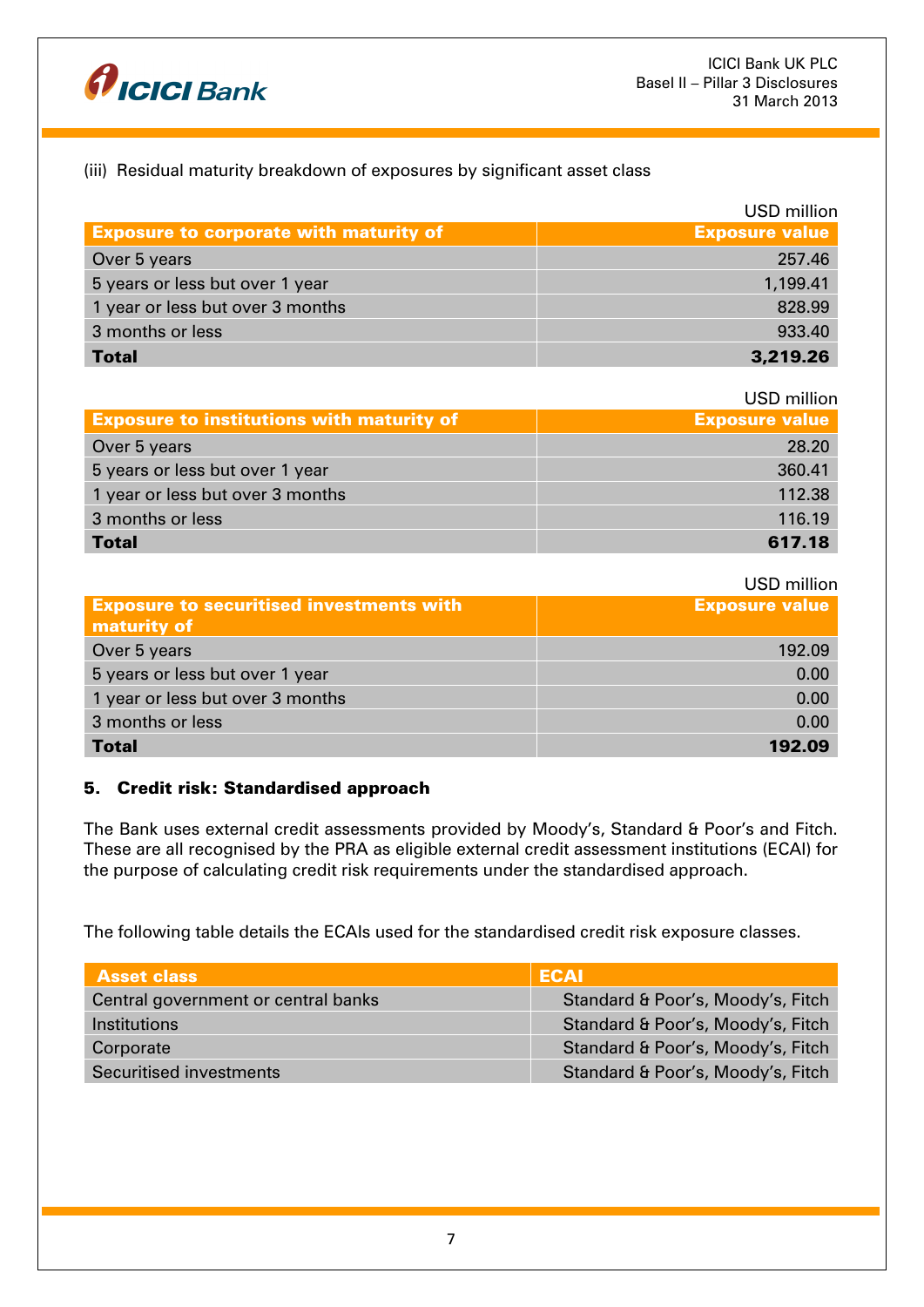

| <b>CQS for long term</b><br>corporate<br>exposure | <b>Risk weight</b><br>$\frac{9}{6}$ | <b>Exposure</b><br><b>USD million</b> | <b>Exposure after</b><br>credit risk<br>mitigation<br><b>USD million</b> |
|---------------------------------------------------|-------------------------------------|---------------------------------------|--------------------------------------------------------------------------|
|                                                   | 20.00%                              | 0.00                                  | 0.00                                                                     |
| 2                                                 | 50.00%                              | 322.23                                | 322.23                                                                   |
| 3                                                 | 100.00%                             | 354.31                                | 354.31                                                                   |
| $\overline{4}$                                    | 100.00%                             | 331.83                                | 331.83                                                                   |
| 5                                                 | 150.00%                             | 64.08                                 | 64.08                                                                    |
| 6                                                 | 150.00%                             | 7.65                                  | 7.65                                                                     |
| Unrated - non default                             | 100.00%                             | 2,088.46                              | 2,088.46                                                                 |
| Unrated - Past due                                | 100.00%                             | 6.02                                  | 6.02                                                                     |
| Unrated - Past due                                | 150,00%                             | 44.79                                 | 44.79                                                                    |
| <b>Total</b>                                      |                                     | 3,219.38                              | 3,219.38                                                                 |

## The following tables detail the standardised credit risk exposures by credit quality steps (CQS):

| <b>CQS</b> for long term<br><b>institutional</b><br>exposure | <b>Risk weight</b><br>$\%$ | <b>Exposure</b><br><b>USD million</b> | <b>Exposure after</b><br><b>credit risk</b><br>mitigation<br><b>USD million</b> |
|--------------------------------------------------------------|----------------------------|---------------------------------------|---------------------------------------------------------------------------------|
|                                                              | 20.00%                     | 31.05                                 | 31.05                                                                           |
| 2                                                            | 50.00%                     | 87.01                                 | 87.01                                                                           |
| 3                                                            | 50.00%                     | 376.50                                | 376.50                                                                          |
| $\overline{4}$                                               | 100.00%                    | 0.00                                  | 0.00                                                                            |
| 5                                                            | 100.00%                    | 1.73                                  | 1.73                                                                            |
| 6                                                            | 150.00%                    | 0.00                                  | 0.00                                                                            |
| Unrated - non default                                        | 50.00%                     | 14.34                                 | 14.34                                                                           |
| <b>Total</b>                                                 |                            | 510.64                                | 510.64                                                                          |

| <b>CQS</b> for short<br>term institutional<br>exposure | <b>Risk weight</b><br>$\frac{9}{6}$ | <b>Exposure</b><br><b>USD million</b> | <b>Exposure after</b><br>credit risk<br>mitigation<br><b>USD million</b> |
|--------------------------------------------------------|-------------------------------------|---------------------------------------|--------------------------------------------------------------------------|
|                                                        | 20.00%                              | 27.61                                 | 27.61                                                                    |
| $\overline{2}$                                         | 20.00%                              | 32.55                                 | 32.55                                                                    |
| 3                                                      | 20.00%                              | 21.69                                 | 21.69                                                                    |
| $\overline{4}$                                         | 50.00%                              | 0.00                                  | 0.00                                                                     |
| 5                                                      | 50.00%                              | 0.00                                  | 0.00                                                                     |
| 6                                                      | 150.00%                             | 0.00                                  | 0.00                                                                     |
| Unrated - non default                                  | 20.00%                              | 0.37                                  | 0.37                                                                     |
| Unrated - non default                                  | 50.00%                              | 24.33                                 | 24.33                                                                    |
| <b>Total</b>                                           |                                     | 106.54                                | 106.54                                                                   |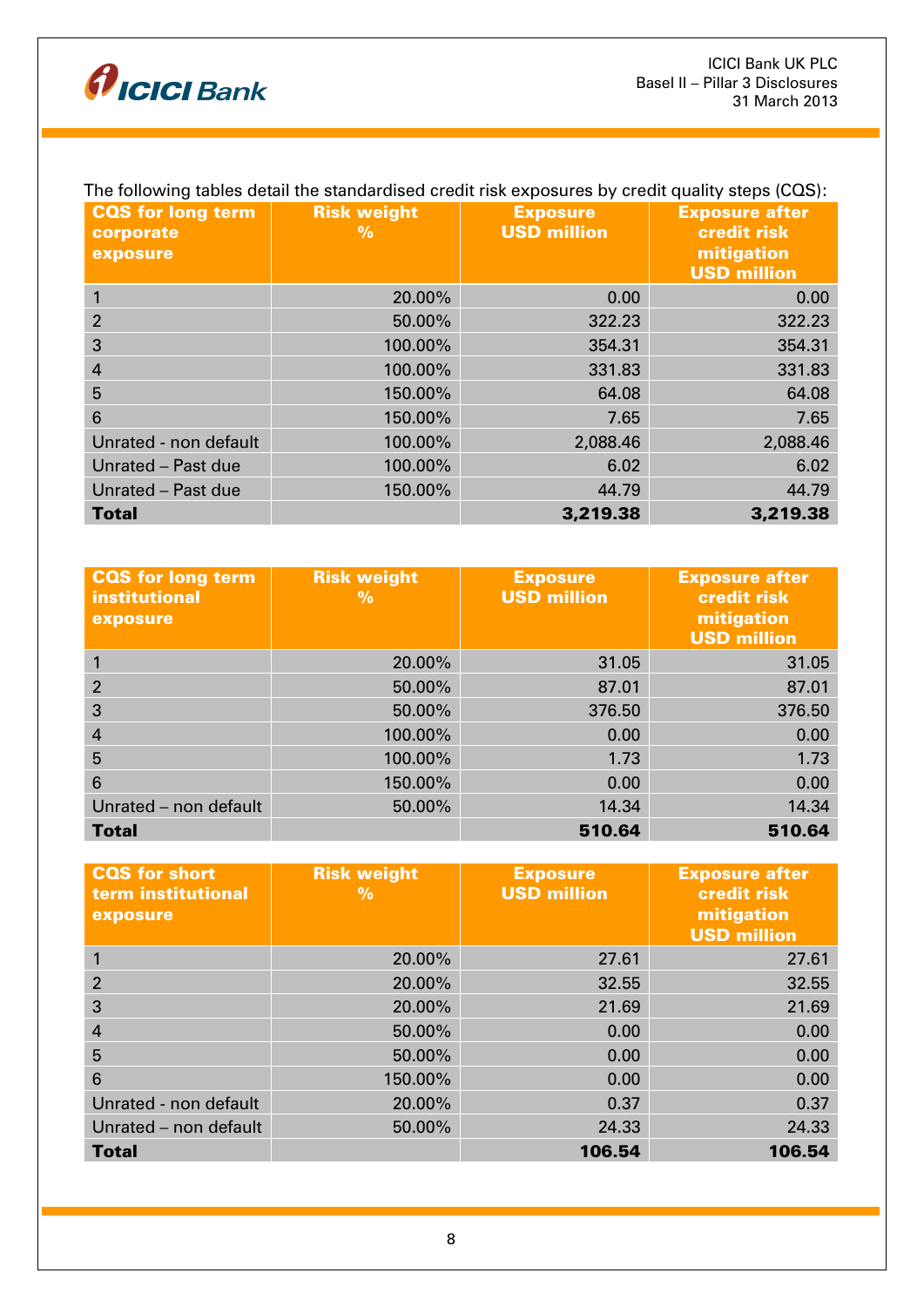

| <b>CQS</b> for<br><b>securitised</b><br><b>investments</b> | <b>Risk weight</b><br>$\%$ | <b>Exposure</b><br><b>USD million</b> | <b>Exposure after</b><br>credit risk<br>mitigation<br><b>USD million</b> |
|------------------------------------------------------------|----------------------------|---------------------------------------|--------------------------------------------------------------------------|
|                                                            | 20.00%                     | 84.51                                 | 84.51                                                                    |
| $\overline{2}$                                             | 50.00%                     | 14.09                                 | 14.09                                                                    |
| 3                                                          | 100.00%                    | 79.16                                 | 79.16                                                                    |
| 4                                                          | 350.00%                    | 13.65                                 | 13.65                                                                    |
| 5                                                          | 1250.00%                   | 0.00                                  | 0.00                                                                     |
| $6\phantom{1}6$                                            | 1250.00%                   | 0.68                                  | 0.68                                                                     |
| <b>Total</b>                                               |                            | 192.09                                | 192.09                                                                   |

| <b>CQS</b> for central<br>government or<br>central banks | <b>Risk weight</b><br>% | <b>Exposure</b><br><b>USD million</b> | <b>Exposure after</b><br><b>credit risk</b><br>mitigation<br><b>USD million</b> |
|----------------------------------------------------------|-------------------------|---------------------------------------|---------------------------------------------------------------------------------|
|                                                          | $0.00\%$                | 685.18                                | 685.18                                                                          |
| Total                                                    |                         | 685.18                                | 685.18                                                                          |

Fixed assets and other assets attract a risk weight of 100%.

## 6. Exposures to equities in the non-trading book

The Bank has exposure to equities in the non-trading book as of 31 March, 2013.

| <b>CQS for CIU</b> | <b>Risk weight</b><br>$\frac{9}{6}$ | <b>Exposure</b><br><b>USD million</b> | <b>Exposure after</b><br>credit risk<br>mitigation<br><b>USD million</b> |
|--------------------|-------------------------------------|---------------------------------------|--------------------------------------------------------------------------|
| Corporate          | 100.00%                             | 11.07                                 | 11.07                                                                    |
| Institution        | 50.00%                              | 0.08                                  | 0.08                                                                     |
| <b>Total</b>       |                                     | 11.15                                 | 11.15                                                                    |

#### 7. Exposures to interest rate risk in the non-trading book

Interest rate risk – Interest rate risk is defined as the risk of loss which the Bank will incur as a result of an increase or decrease in interest rates. Interest income/expense from interest sensitive assets and liabilities are impacted by changes in interest rates. The overall value of the investment portfolio, the underlying value of the Bank's other assets, its liabilities, and off balance sheet (OBS) instruments are also impacted due to change in interest rates because the present value of future cash flows changes when interest rates change (economic value perspective).